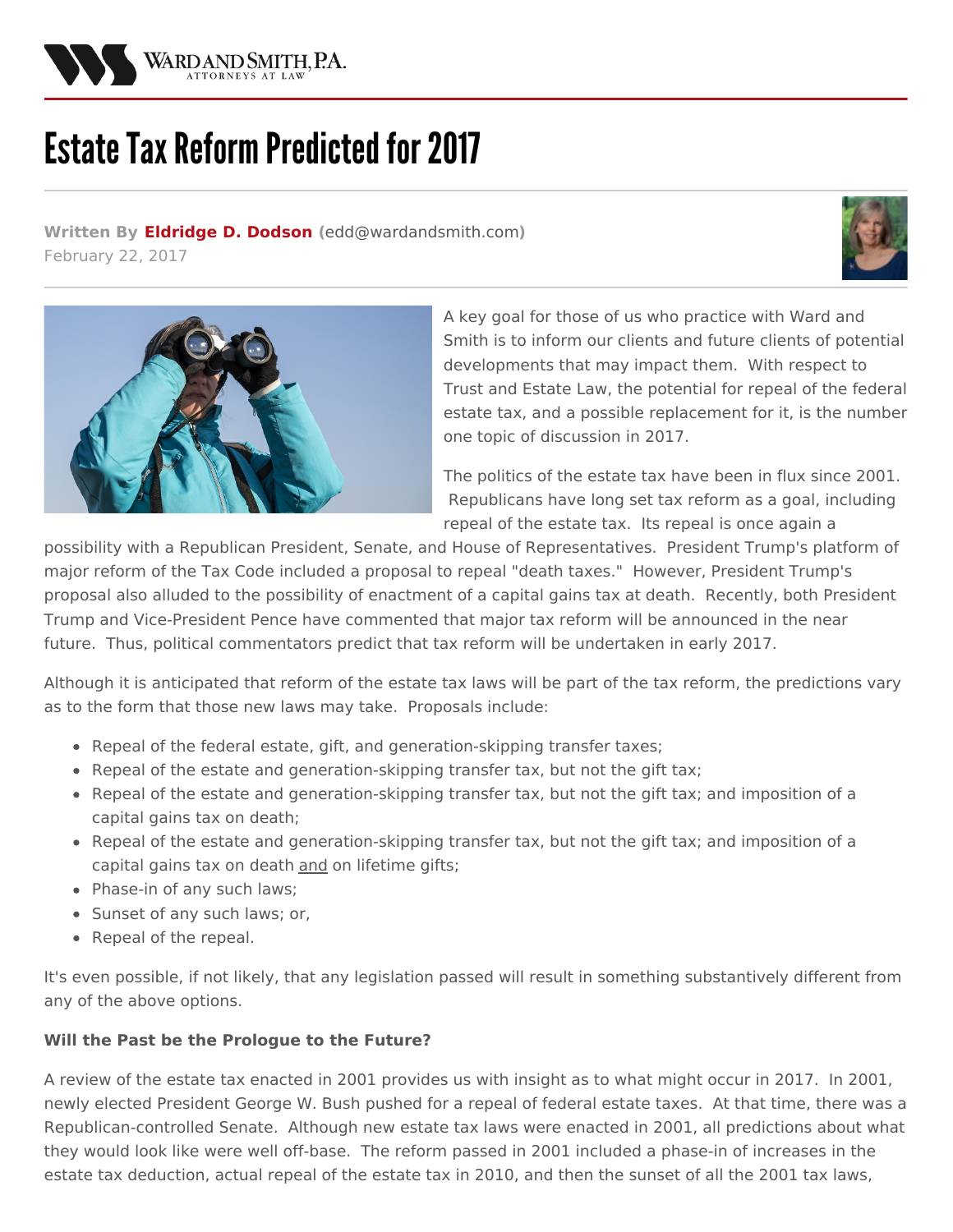including the repeal, as of December 31, 2010! The prediction that tax law reform would occur was accurate, yet none of the tax experts accurately predicted the new tax legislation which was actually enacted.

Thus, rather than focusing on the various proposals that have been advanced at this time, the focus should be on what you should do in the midst of this uncertainty.

### **Will You Be Affected by Estate Tax Repeal?**

First, to determine if any of the proposed changes will impact you, you need to understand the current tax laws. As of January 1, 2017, the federal estate tax laws continue to provide for your ability to leave an unlimited amount to your spouse or a charity. The estate tax exemption for transfers at death to individuals other than a spouse or charity, which was set at \$5,000,000.00 in 2013, was indexed for inflation, and is currently \$5,490,000.00.

In addition, since 2013, if you are a surviving spouse, you may elect to use your deceased spouse's remaining estate tax exemption in addition to your own estate tax exemption. Thus, with appropriate planning, a married couple can exempt the first \$10,980,000.00 of assets left to their family from estate taxes. Any property in excess of the applicable exemption is subject to an estate tax rate of forty percent (40%).

According to the Tax Policy Center, only one in 517 decedents (or .019%) will pay an estate tax. But even for those who are unaffected now, estate planning is important.

Currently, any asset that is included in your estate will receive a new "stepped up basis" for capital gain purposes to the value of such asset as of the date of your death. For example, if you paid \$1 for a share of stock years ago and that stock is worth \$100 at your death, the individual who inherits your stock will now have a \$100 basis in the stock (this basis treatment is commonly known as "stepped up basis") and will pay no income tax if he or she sells the stock for \$100. However, if you give the stock away during your life, the person who receives the gift would continue to have only your \$1 basis in the stock (this basis treatment is commonly known as "carry-over" basis) and would have to pay tax on a \$99 gain if they sold the stock. Thus, good estate planning could result in the basis step‑up allowing all of your gain on investments to pass free of income tax when you die. Your beneficiary will receive all of it instead of sharing it with Uncle Sam.

## **Planning if You Are Not Subject to Estate Taxes**

Even if you are not currently impacted by estate taxes, you should not postpone estate planning. With the increase in financial abuse of the elderly, lawsuits, and divorce, planning to protect yourself and your beneficiaries remains critical. The need for planning to reduce expenses, public disclosure of assets, and red tape at your death is also becoming more and more important. Finally, you may also be interested in ensuring basis step-up. A well drafted estate plan can be the solution to many of these issues.

#### **Review of Estate Plan if You Are Subject to Estate Taxes**

If your estate is likely to be subject to liability for estate taxes, you may want to review your documents to ensure that your goals will not be undermined by changes in the tax laws with respect to estate taxes or capital gains. Building in flexibility may prevent an unintended result and minimize both estate and capital gains tax consequences. With all the unpredictability, adding flexibility to your lifetime documents such as powers of attorney will allow you to adapt to future changes in the tax laws, even if you become incapacitated. Likewise, adding flexibility to your testamentary plan to respond to future changes in the estate tax laws may assist in minimizing taxes at your death and the death of your surviving spouse.

#### **Summary**